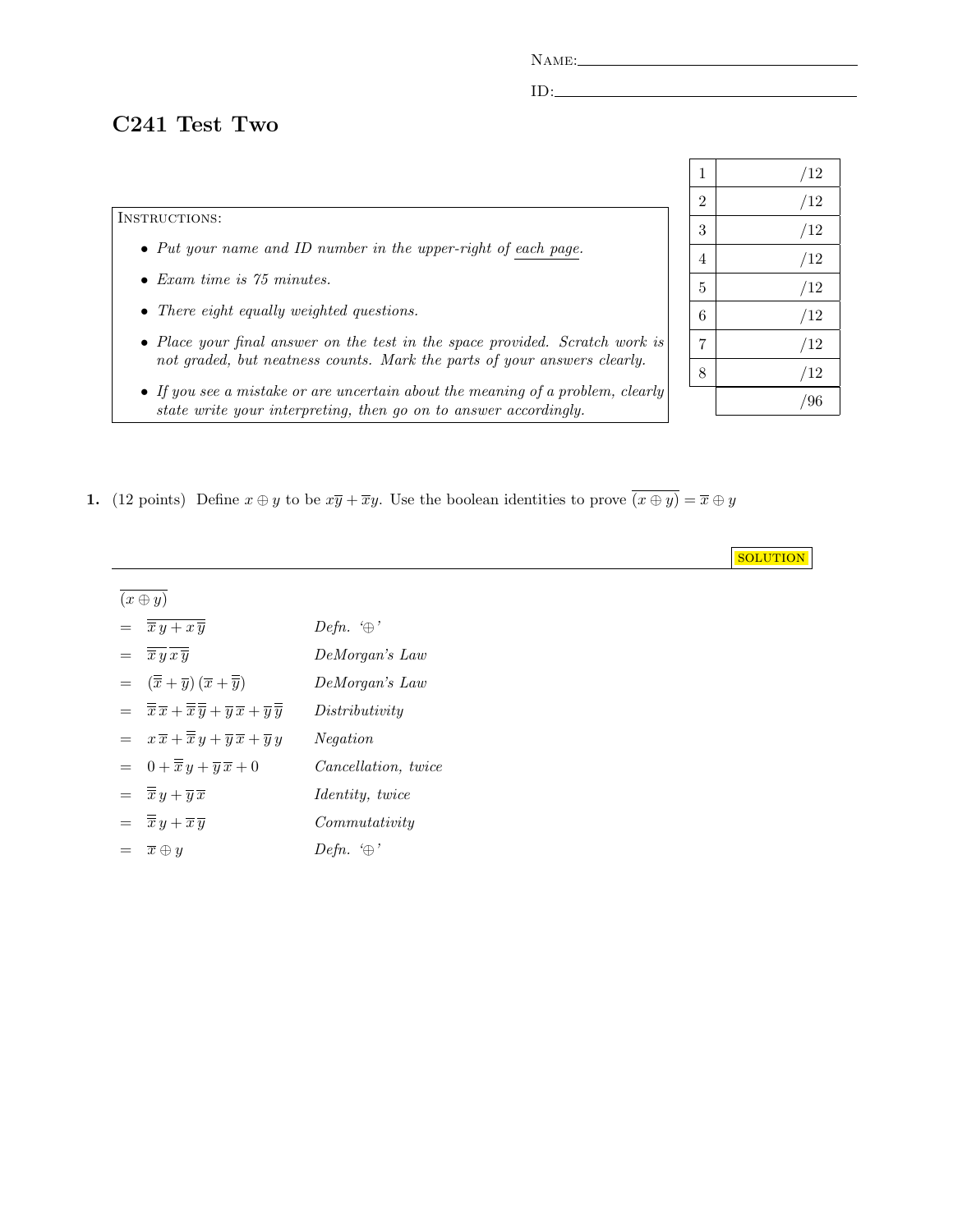2. (12 points) Determine whether the following proposition is a tautology.

$$
(a \lor b \Leftrightarrow c) \land (d \lor e) \Leftrightarrow ((a \lor b \Leftrightarrow c) \land d) \lor ((a \lor b \Leftrightarrow c) \land e)
$$

**SOLUTION** 

The problem is simpler to solve if you recognize that a single term occurs three times in the proposition:

$$
\forall \land (d \lor e) \Leftrightarrow (\forall \land d) \lor (\forall \land e)
$$

Call this repeated term  $X$ . It should suffice to determine whether

$$
X \wedge (d \vee e) \Leftrightarrow (X \wedge d) \vee (X \wedge e)
$$

is a tautology because the orginal proposition can be obtained by substituting term  $\forall$  for the X. The truth table for this term has eight cases, where the original had thirty-two.

|                  |                  |                   |                                             |        | $X \quad d \quad e \mid X \quad \wedge \quad (d \vee e) \iff (X \wedge d) \quad \vee \quad (X \wedge e)$ |                  |                  |
|------------------|------------------|-------------------|---------------------------------------------|--------|----------------------------------------------------------------------------------------------------------|------------------|------------------|
|                  |                  |                   | $F \mid F \mid F \mid F$                    |        | $F$ $F$                                                                                                  |                  | $\overline{F}$   |
| $\boldsymbol{F}$ | $\boldsymbol{F}$ | $T \mid F \mid F$ | T                                           | T      | $\begin{array}{ccc} & & F & & F \ & & F & & F \ \end{array}$                                             |                  | $\overline{F}$   |
| $F^-$            |                  |                   | $T \mid F \mid F \mid F \mid T$             | T      |                                                                                                          | $\boldsymbol{F}$ | $\overline{F}$   |
|                  |                  |                   | $F \quad T \quad T \mid F \quad F \quad T$  |        | $\overline{F}$                                                                                           |                  | $\overline{F}$   |
| T                |                  |                   | $F \mid T \mid F \mid F \mid F$             |        | $\overline{F}$                                                                                           |                  | $\overline{F}$   |
| T                | $\overline{F}$   | $T \mid T \mid T$ | T                                           |        | $F^-$                                                                                                    |                  | T                |
|                  |                  | $F \mid T \mid T$ | T                                           |        |                                                                                                          |                  | $\boldsymbol{F}$ |
|                  |                  |                   | $T \begin{bmatrix} T & T & T \end{bmatrix}$ | $\tau$ | $\overline{T}$                                                                                           | $\tau$           |                  |

Thus, the proposition is a tautology.

In general we should check whether  $a \vee b \Leftrightarrow c$  is a tautology or a contradiction. In either case the problem is easier because the truth table is smaller, but it doesn't matter what X evaluates to;  $X \wedge (d \vee e) \Leftrightarrow$  $(X \wedge d) \vee (X \wedge e)$  still evaluates to T.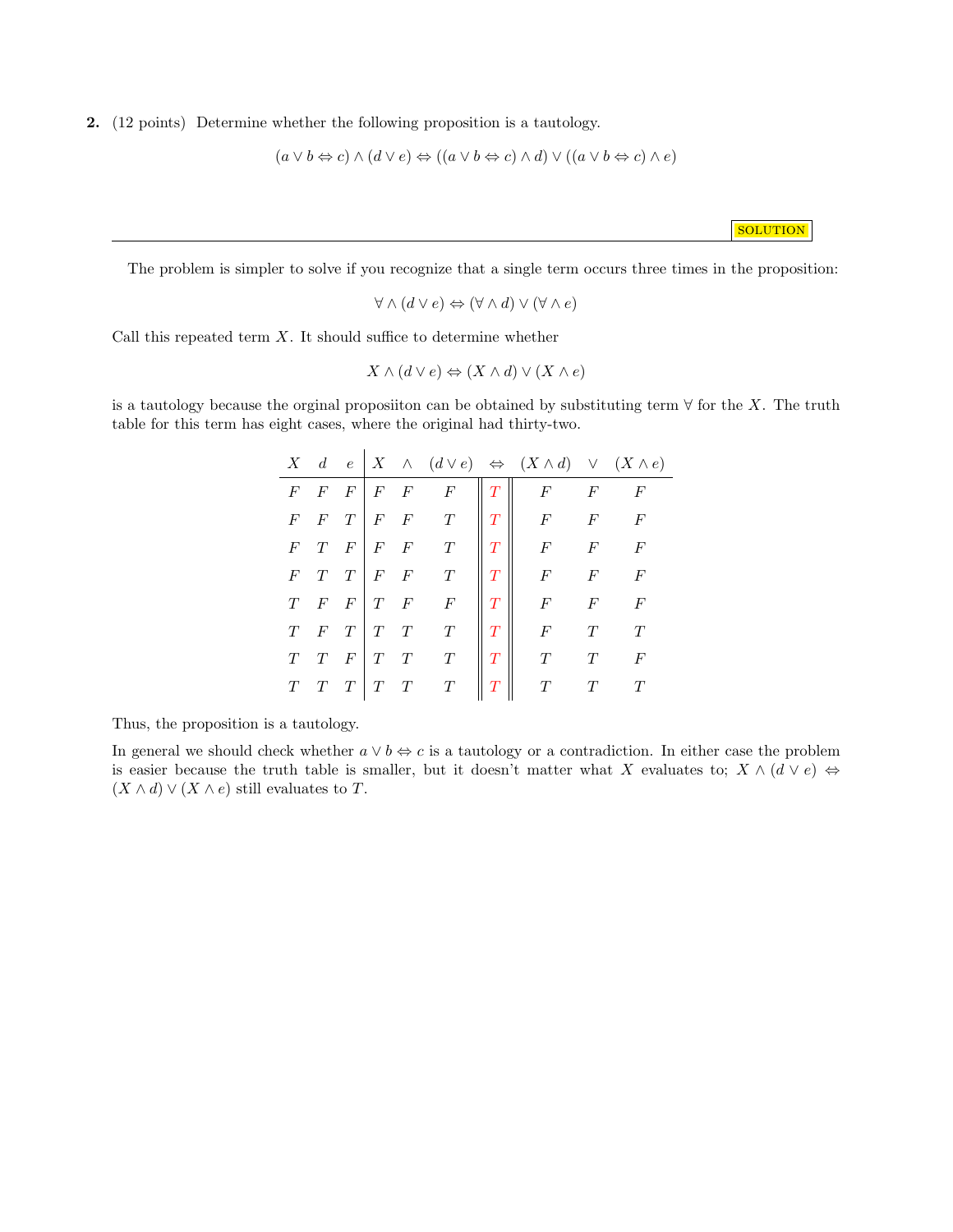3. (12 points) The ROBDD to the right represents a term over variable ordering  $\langle a, c, b, d \rangle$  Give the disjunctive normal form (DNF) for this term under the variable ordering  $\langle a, b, c, d \rangle$ .



**SOLUTION** 

Summing the terms for every path to  $\boxed{1}$ , we have

$$
\overline{a}\ \overline{c}\ \overline{b}\ \overline{d} + \overline{a}\ \overline{c}\ \overline{b} + \overline{a}\ \overline{c}\ \overline{d} + \overline{a}\ \overline{c}
$$

Reordering the clauses yields

$$
\overline{a}\,b\,\overline{c}\,d + \overline{a}\,b\,c + a\,\overline{c}\,d + a\,c
$$

Introducing all variables to each clause gives

$$
\overline{a}\,\overline{b}\,\overline{c}\,d + (\overline{a}\,b\,c\,d + \overline{a}\,b\,c\,\overline{d}) + (a\,b\,\overline{c}\,d + a\,\overline{b}\,\overline{c}\,d) + (a\,b\,c\,d + a\,b\,c\,\overline{d} + a\,\overline{b}\,c\,d + a\,\overline{b}\,c\,\overline{d})
$$

Rearranging clauses (not required but easier to check), we get

 $a\,b\,c\,d + a\,b\,c\,\overline{d} + a\,b\,\overline{c}\,d + a\,\overline{b}\,c\,d + a\,\overline{b}\,c\,\overline{d} + a\,\overline{b}\,\overline{c}\,d + \overline{a}\,b\,c\,d + \overline{a}\,b\,c\,\overline{d} + \overline{a}\,b\,\overline{c}\,d$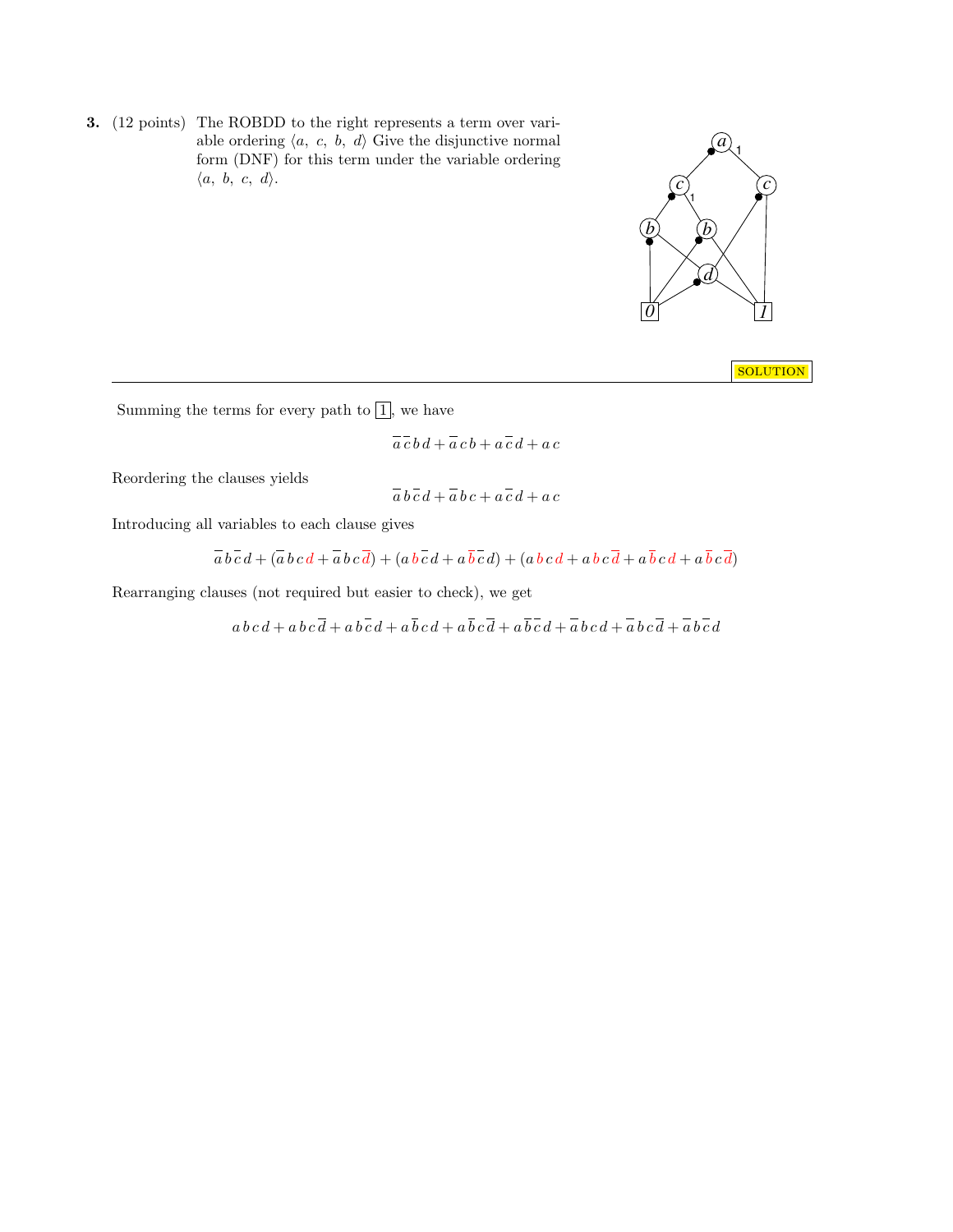- 4. (12 points) There are 60 Computer Science majors enrolled in at least one of C241, C343 or C335.
	- (a) One student is enrolled in all three classes.
	- (b) Four students are enrolled in C343 and C335.
	- (c) Four students are enrolled in C241 and C343.
	- (d) 32 students are enrolled in C241.
	- (e) 19 students are enrolled in C343.
	- (f) 22 students are enrolled in C335.

How many students are enrolled in C241 and C335?

**SOLUTION** 

Let  $A = \{s \mid s \text{ is in } C241\}, B = \{s \mid s \text{ is in } C343\}, \text{ and } C = \{s \mid s \text{ is in } C335\}.$  The question is asking us to find the size of  $A \cup C$ . Recall<sup>1</sup> that

$$
|A \cup B \cup C| = |A| + |B| + |C| - |A \cap B| - |A \cap C| - |B \cap C| + |A \cap B \cap C|
$$

(The derivation is below.) The question gives us seven of these numbers, so we can solve for the eighth:

$$
(1st sentence) (d) (e) (f) (c) (b) (a)
$$
  
\n
$$
|A \cup B \cup C| = |A| + |B| + |C| - |A \cap B| - |A \cap C| - |B \cap C| + |A \cap B \cap C|
$$
  
\n
$$
60 = 32 + 19 + 22 - 4 - |A \cap C| - 4 + 1
$$

Hence,

$$
\overline{|A \cap C|} = 32 + 19 + 22 - 4 - 4 + 1 - 60 = 6
$$

<sup>&</sup>lt;sup>1</sup>Problem 7 of Homework Assignment 5. The derivation is based on the fact given in Section 4.1 that  $|A \cup B| = |A| + |B|$  $|A \cap B|$ . Extending to three sets and using some boolean algebra,

 $|(A \cup B) \cup C|$  $= |A \cup B| + |C| - |(A \cup B) \cap C|$  $= (|A| + |B| - |A \cap B|) + |C| - |(A \cup B) \cap C|$  $= |A| + |B| + |C| - |A \cap B| - |(A \cup B) \cap C|$  $= |A| + |B| + |C| - |A \cap B| - |(A \cap C) \cup (B \cap C)|$  $= |A| + |B| + |C| - |A \cap B| - (|A \cap C| + |B \cap C| - |(A \cap C) \cap (B \cap C)|)$  $= |A| + |B| + |C| - |A \cap B| - |A \cap C| - |B \cap C| + |(A \cap C) \cap (B \cap C)|$  $\stackrel{\star}{=} |A| + |B| + |C| - |A \cap B| - |A \cap C| - |B \cap C| + |(A \cap B \cap C)|$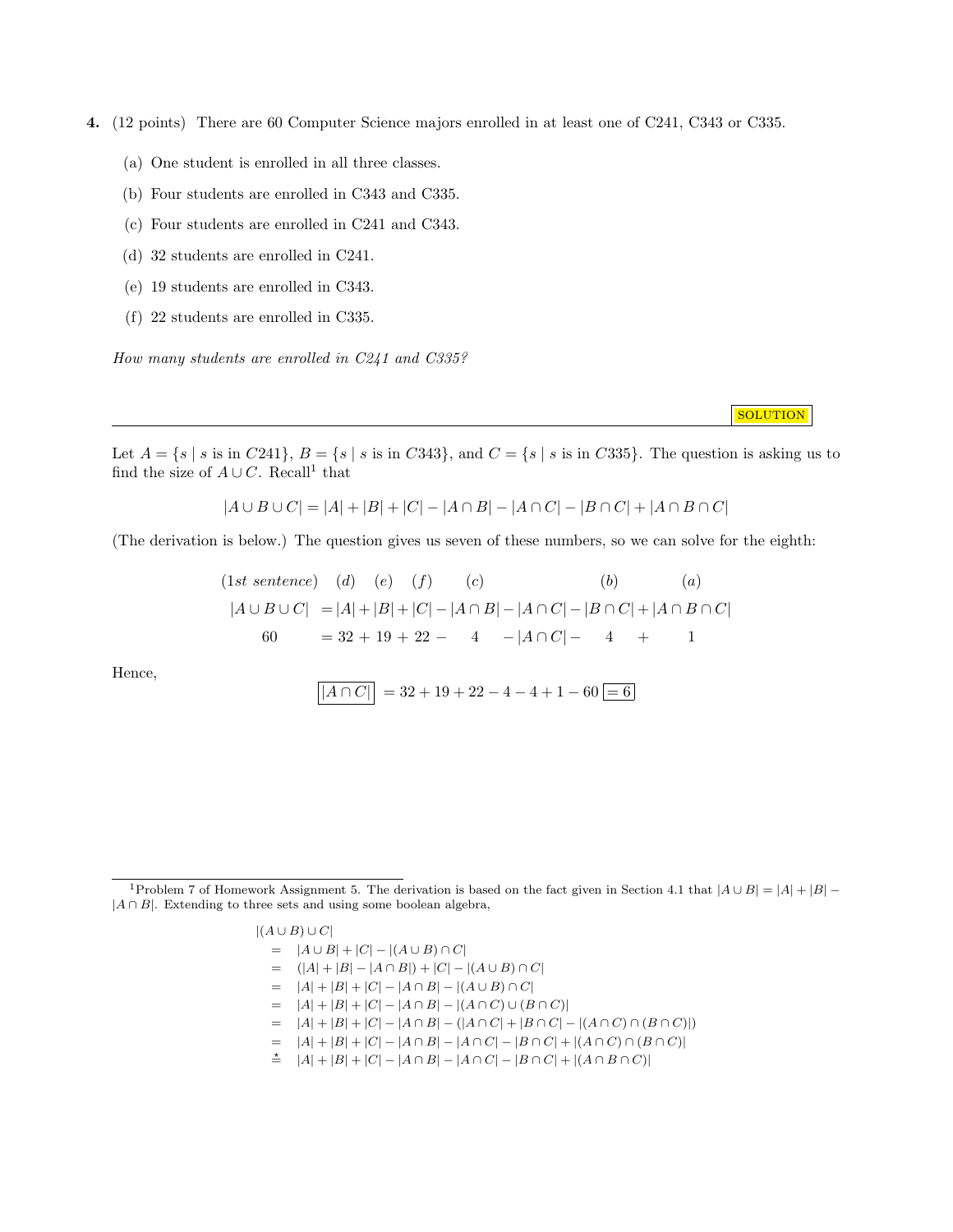- 5. (12 points) You have two wall shelves for displaying selected items from your collection of 99 beer bottles. Each shelf can hold as many as 5 bottles, but you decide to display exactly nine bottles.
	- (a) Assuming that shelf-order and bottle-order matters, how many different displays can you set up?
	- (b) Assuming that shelf-order doesn't matter, how many different displays can you set up?
	- (c) Assuming that bottle-order matters on the top shelf but not on the bottom shelf, how many different displays can you set up?

**SOLUTION** 

First, since each shelf can hold no more than five bottles, and nine bottles are displayed, five of the bottles must go on one shelf, and four on the other.

(a) If self-order and bottle-order both matter: Choose a 9 permutation from 99 bottles; then either put the first five bottles on the top shelf and the remaining four on the bottom shelf or the first four on the top shelf and the last five on the bottom shelf. The result is

$$
2\cdot\frac{99!}{90!}
$$

(b) If shelf-order doesn't matter then you don't have to decide which shelf gets five bottles. So the result is

99! 90!

(c) If bottle order counts on the top shelf but not the bottom then either choose a 5-permutation for the top shelf and choose an unorded subset of 4 bottles from the remaining 94 bottles in the collection or choose a 4-permutation for the top shelf and an unorderd subset of 5 bottles from the remaining 95 bottles. The resulting count is

$$
\frac{99!}{94!} \cdot \binom{94}{4} + \frac{99!}{95!} \cdot \binom{95}{5}
$$



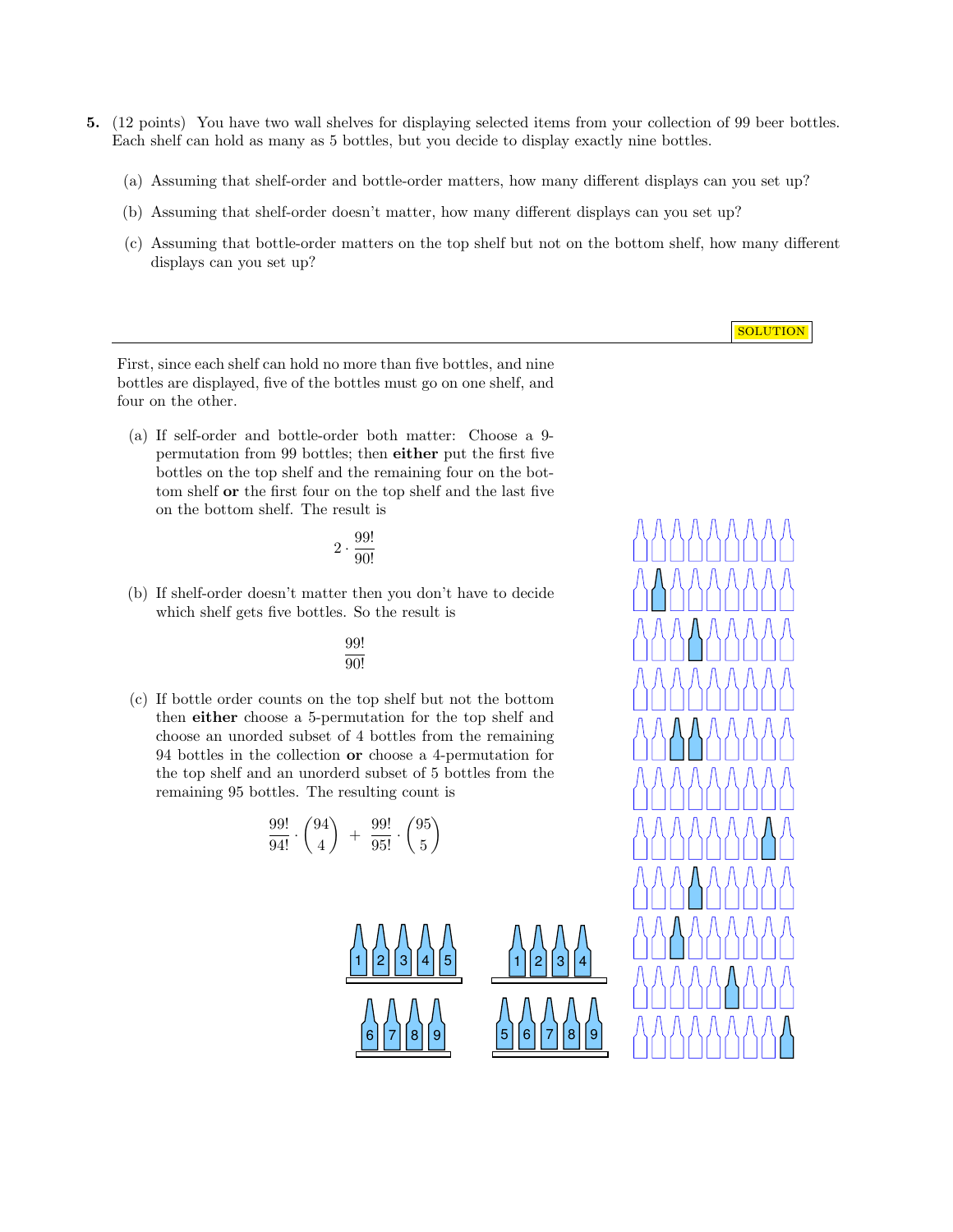6. (12 points)

- (a) How many different permutations are there of the letters in the word BUBBLEGUM?
- (b) how many different permutations are there if the letters G and M must not appear next to each other?
- (a) There are 9 letters in BUBBLEGUM but this includes 3 Bs and 2 Us. So the number of different permutations is

9!  $3! \cdot 2!$  **SOLUTION** 

- (b) It is easier to count the number of permutations in which G and M are adjacent, then subtract that number from the total.
	- 1. If G and M adjacent, they appear either as GM or MG.
	- 2. Together they may be thought of as one letter, so the number of permutations is 8!
	- 3. As before, divide out the redundant permutations of Bs and Us.
	- 4. So the number of permutations in which G and M are adjacent is  $2 \cdot \frac{8!}{2!}$  $3! \cdot 2!$

The number of purmutations in which G and M are not adjacent, then, is

$$
\frac{9!}{3! \cdot 2!} - \frac{2 \cdot 8!}{3! \cdot 2!}
$$

The result can be *but is not required to be simplified*.

$$
\frac{9!}{3! \cdot 2!} - \frac{2 \cdot 8!}{3! \cdot 2!}
$$
\n
$$
= \frac{9 \cdot 8!}{3! \cdot 2!} - \frac{2 \cdot 8!}{3! \cdot 2!}
$$
\n
$$
= \frac{7 \cdot 8!}{3! \cdot 2!}
$$
\n
$$
= \frac{7 \cdot 8 \cdot 7 \cdot 6 \cdot 5 \cdot 4}{2!}
$$
\n
$$
= 7^2 \cdot 6 \cdot 5 \cdot 4^2
$$
\n
$$
= 23520
$$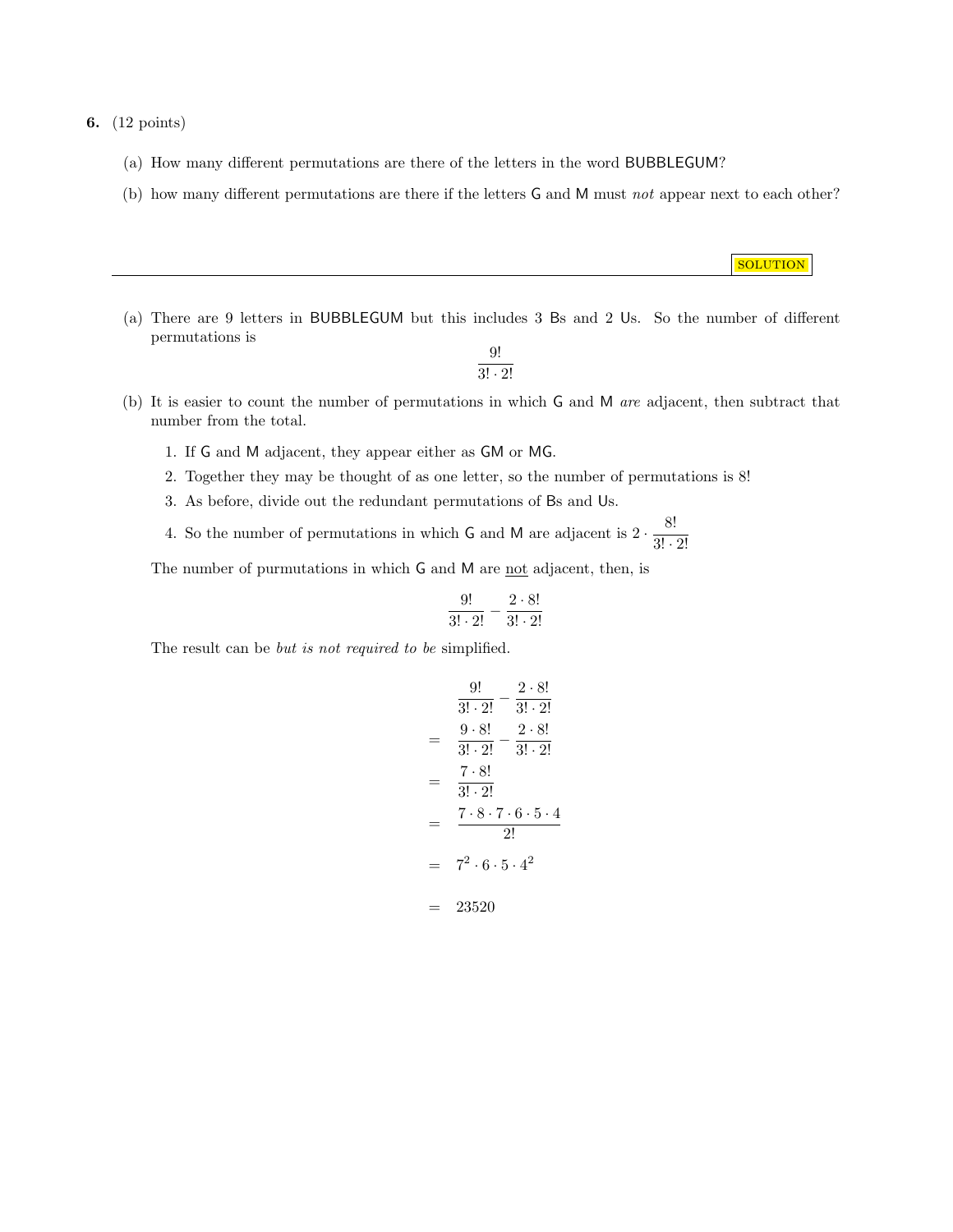7. (12 points) Use induction to prove that the sum of the first n odd numbers is equal to  $n^2$ . That is, show: For all  $n \in Nat, n > 0, \sum_{n=1}^{\infty}$  $i=1$  $(2i-1) = n^2$ .

**SOLUTION** 

Base Case. 
$$
\sum_{i=1}^{1} (2i - 1) = 2 \cdot 1 - 1 = 1 = 1^{2}
$$

\nINDUCTION. Assume that 
$$
\sum_{i=1}^{k} (2i - 1) = 2(k + 1) - 1 + \left[ \sum_{i=1}^{k} (2i - 1) \right]
$$
 (expanding  $\sum$  by one term)

\n
$$
\stackrel{H}{=} 2(k + 1) - 1 + \left[ \sum_{i=1}^{k} (2i - 1) \right]
$$
 (Expanding  $\sum$  by one term)\n
$$
\stackrel{H}{=} 2(k + 1) - 1 + \left[ \frac{k^{2}}{k^{2}} \right]
$$
 (I.H.)\n
$$
= k^{2} + 2k + 1
$$
 (simplifying)\n
$$
= (k + 1)^{2}
$$
 (factoring)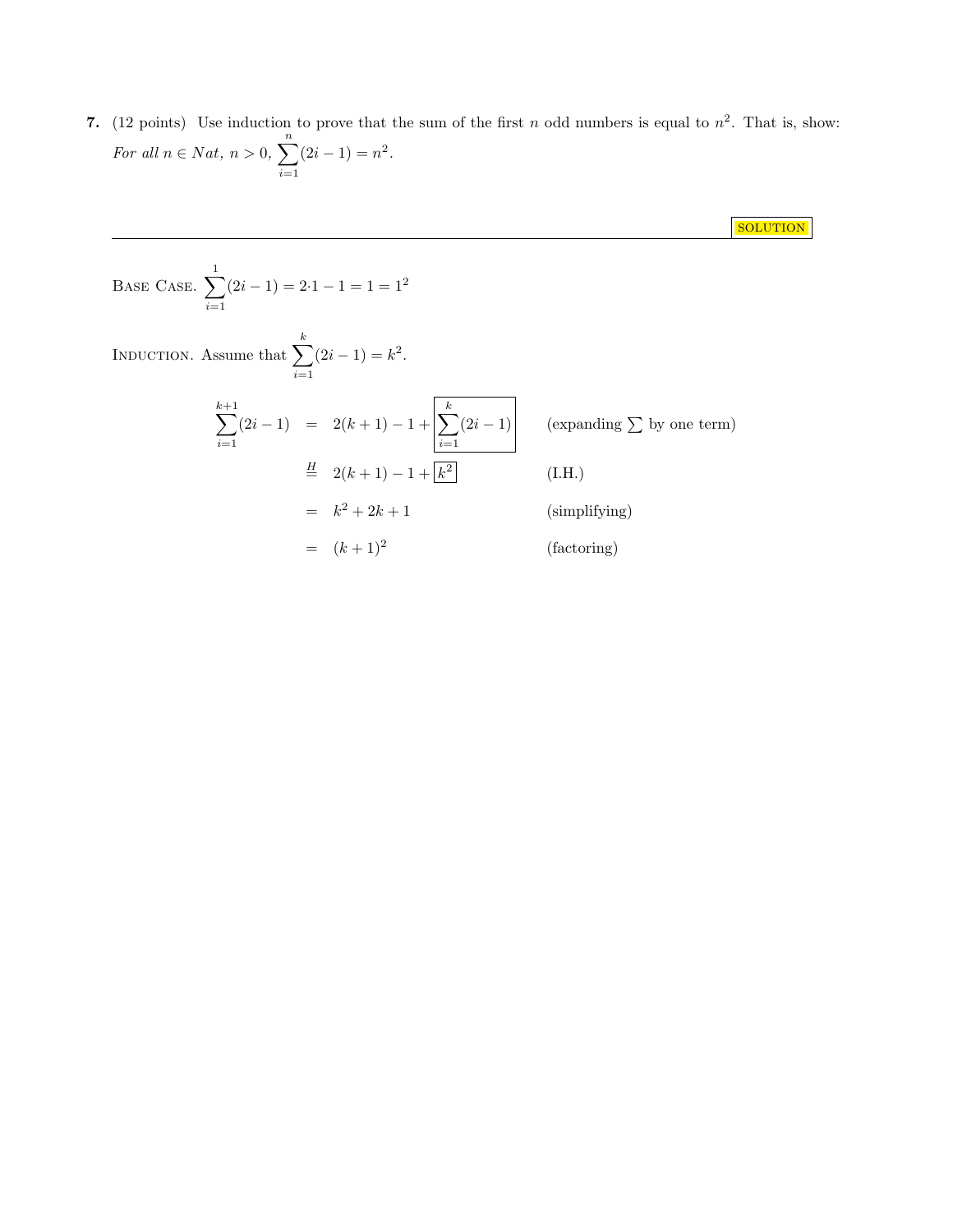## 8. (12 points)

The program below is claimed to computer the product of two natural numbers. According to the Fundamental Theorem on Invariants, there are three conditions that must be established to verify this program satisfies its final assertion. State what they are and explain (or prove) whether they are true.

```
\mathcal{P}:
{A \in \mathbb{N} \land B \in \mathbb{N}}begin
x := A;y := B;z := 0;while y \neq 0 {z + xy = A \cdot B} do
   if even?(y)then
      begin y := y \div 2; x := 2 \times x end
    else
      begin y := y - 1; z := z + x end
end
{z = A \cdot B}
```
**SOLUTION** 

- (a) INITIALIZATION: When  $P$  first reaches the while loop,  $z + xy = A \cdot B$ . P has just assigned A to x, B to y, and 0 to z, so  $z + xy = 0 + A \cdot B = A \cdot B$ .
- (b) INVARIANCE: If  $x + xy = A \cdot B$  and  $y \neq 0$  the body of the while loop makes  $z + xy = A \cdot B$  true. There are two cases to consider, depending on the outcome of the test  $even?(y)$ .

CASE even?(y). If y is even, the then branch computes new values  $x' = 2x$ ,  $y' = \frac{y}{2}$ , and  $z' = z$ . Dividing y by 2 is legal, since in this case y is even, so the quotient is still in  $\mathbb N$ . The invariant is reestablished because  $z' + x'y' = z + 2x \cdot \frac{y}{2} = z + xy$ , and it is assumed that  $z + xy = A \cdot B$ . CASE  $\neg even?$  (y). If y is not even, the else branch computes new values  $x' = x$ ,  $y' = y - 1$ , and

 $z' = z + x$ . The invariant is reestablished because  $z' + x'y' = (z + x) + x(y - 1) = z + xy + x - x =$  $z + xy$ , which is assumed equal to  $A \cdot B$ .

(c) TERMINATION: On termination the final assertion is true.

The Theorem on Invariance says that if INITIALIZATION and INVARIANCE hold,  $z + xy = A \cdot B \wedge y = 0$ when the while loop terminates.. But then we have  $z + xy = z + x \cdot 0 = z = A \cdot B$ , as desired.